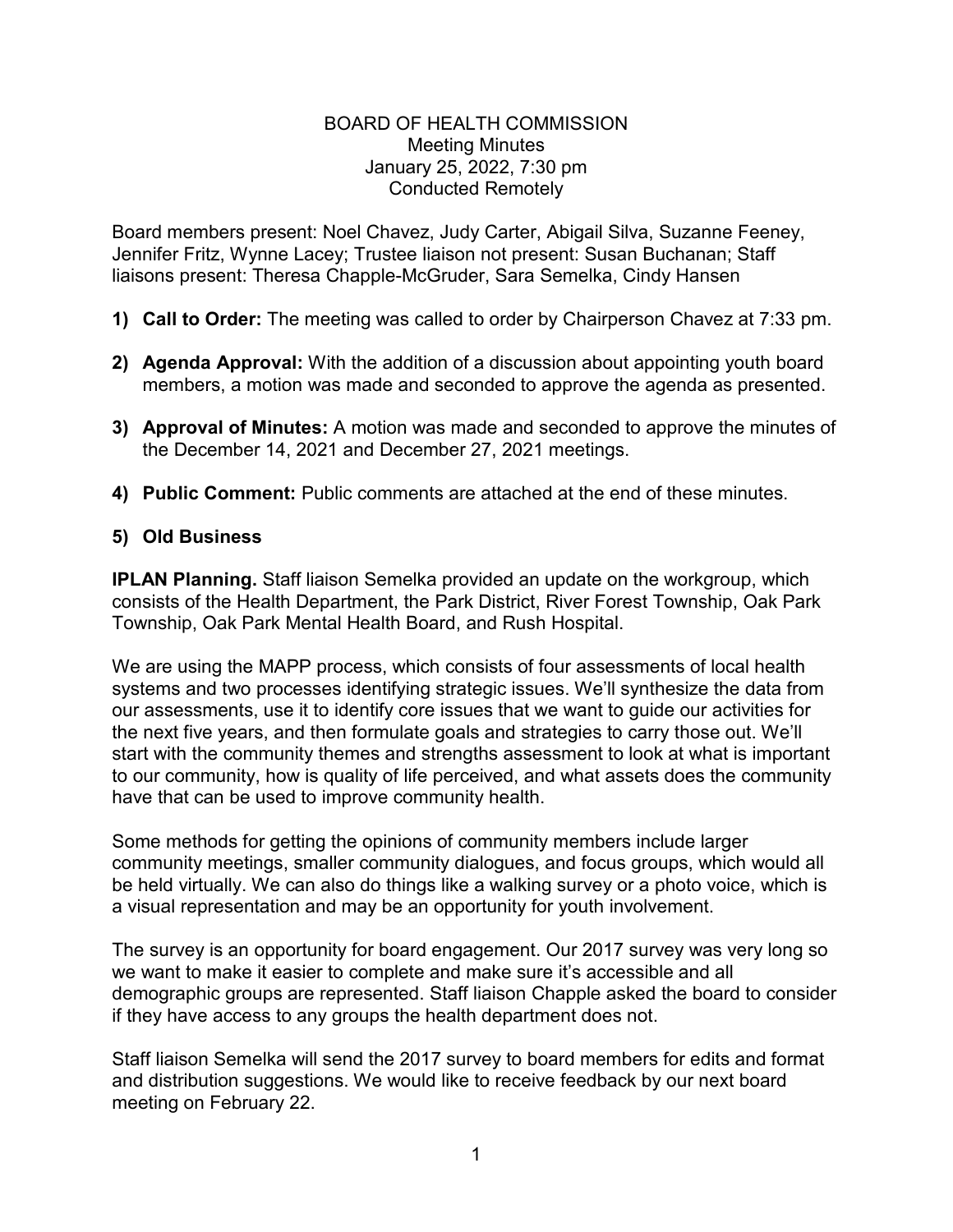Board member Silva wondered what data we already have, such as the City of Chicago's health dashboard. Staff liaison Chapple said we are working to identify a consultant who can identify data sets specific to small areas like Oak Park. Staff liaison Semelka added that the community health status assessment includes the databases mentioned and we can use the census data coming in mid-March.

**Staffing Update.** Staff liaison Chapple reported that we made offers for a grant coordinator and farmers' market manager and they were both rejected so we are still hiring for those and other positions. Our open positions are posted on our website and we hope board members will use their connections help us get the word out.

**COVID-19 Outbreak Mitigations.** Staff liaison Chapple reported that we implemented the vaccine mandate for restaurants, fitness centers, and recreational activities effective January 10. We did not include the same exemption as Cook County in Chicago for children 18 and under, as their concern was that children needed an outlet to not increase crime, which is a different situation than we have in Oak Park. For our order, we included a testing option so if children 18 and under are not vaccinated, they can test within 24 hours of that activity and participate if they test negative.

There's concern from some organizations about children being able to test daily for some daily activities. We are thinking of ways to work with those groups. One idea is to do twice-a-week testing for those daily activities. Another option is to leave things as is and continue to promote vaccinations in these age groups.

The majority of people expressing concern about daily testing are not Oak Park residents, so we are considering whether to make the change here when the majority of the concern is from non-residents. We are doing something we haven't done before with this order, so making changes are par for the course as we try to see what's most impactful.

Chairperson Chavez suggested we check with Skokie and Evanston to see how other health departments are handling it. Staff liaison Chapple replied that the Cook County health directors are all meeting tomorrow to discuss the order.

## **6) New Business**

**Approval of Board of Health Work Plan.** Chairperson Chavez asked if board members had comments or changes to our proposed 2022 workplan. She will email it again and request feedback by Monday so she can send it to the Board of Trustees.

**Other Business.** Staff liaison Chapple said that in her role, she often sends letters to organizations asking them to comply within the bounds of public health. She wonders if that is a place to engage the board and have those types of letters come from her and the Board of Health.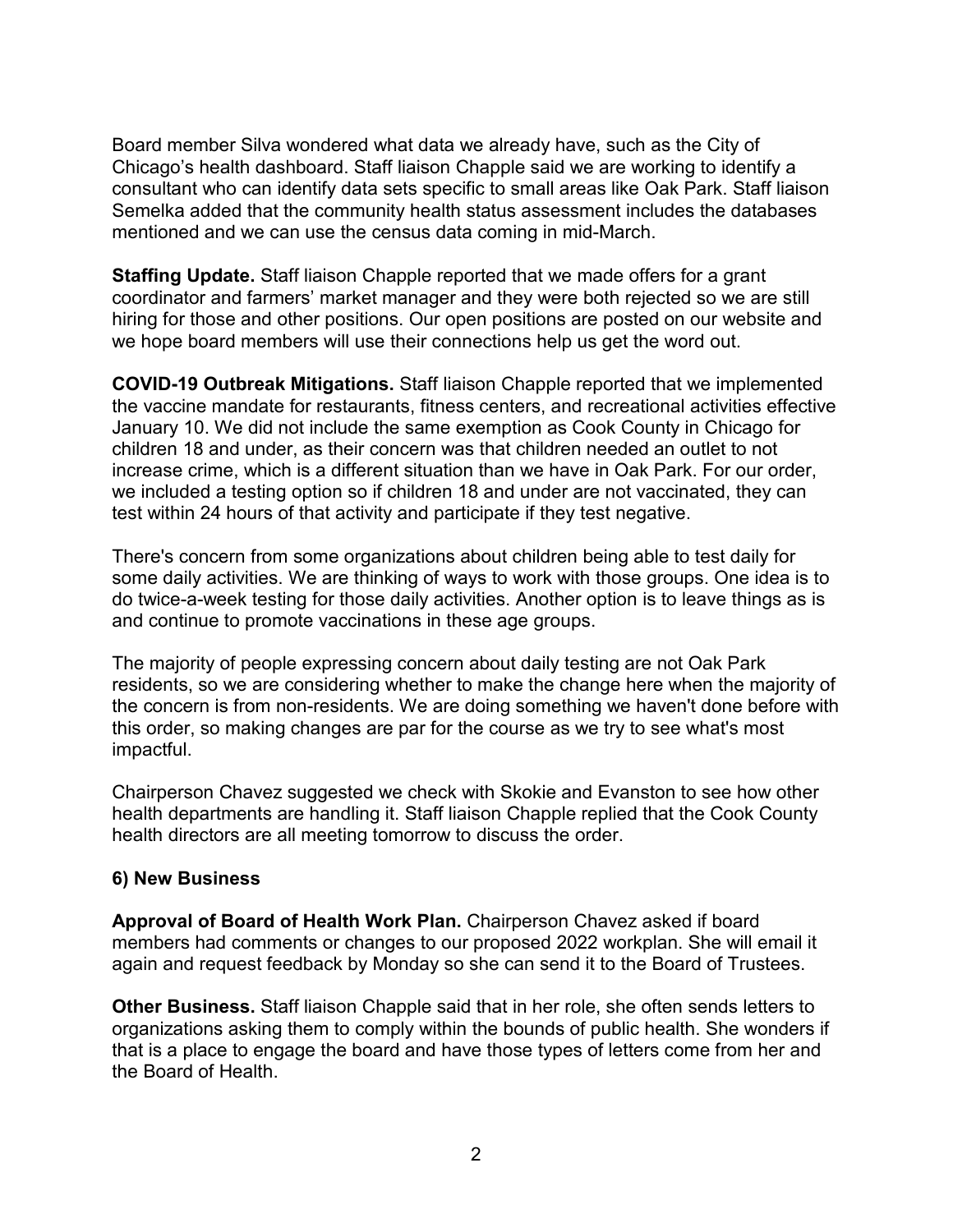Chairperson Chavez said she can see how board members could be involved with this. Board member Fritz would not want to slow things down since the board only meets monthly. Board member Silva does not feel the board needs to be involved in enforcing something that has already been set. Board member Feeney is in favor of the board adding its support if it would provide a stronger message and is in favor of holding a special meeting if it needed to be done quickly. Chairperson Chavez said it might help to know what types of letters have been written previously and she requested to discuss this at the next meeting to give board members more time to think about it.

**Youth applicants for Board of Health membership.** Chairperson Chavez said we have one remaining position on the Board of Health. One option is to have one highschool aged youth or two youths share the membership.

Board member Fritz is interested in having another youth member because we had great insight from our previous youth member. Board member Feeney nodded in agreement. Board member Lacey would prefer a youth member and thinks they've been forgotten during the pandemic and it would be great to hear their perspective.

Board member Silva likes the idea and asked how we would recruit a youth member. Chairperson Chavez responded that we have two applicants and she has spoken with them both. Board member Carter moved and seconded in favor of a youth member.

**7) Adjourn.** With no further business, the meeting was adjourned at 8:30 pm.

**Next meeting:** Tuesday, February 22, 2022, 7:30 pm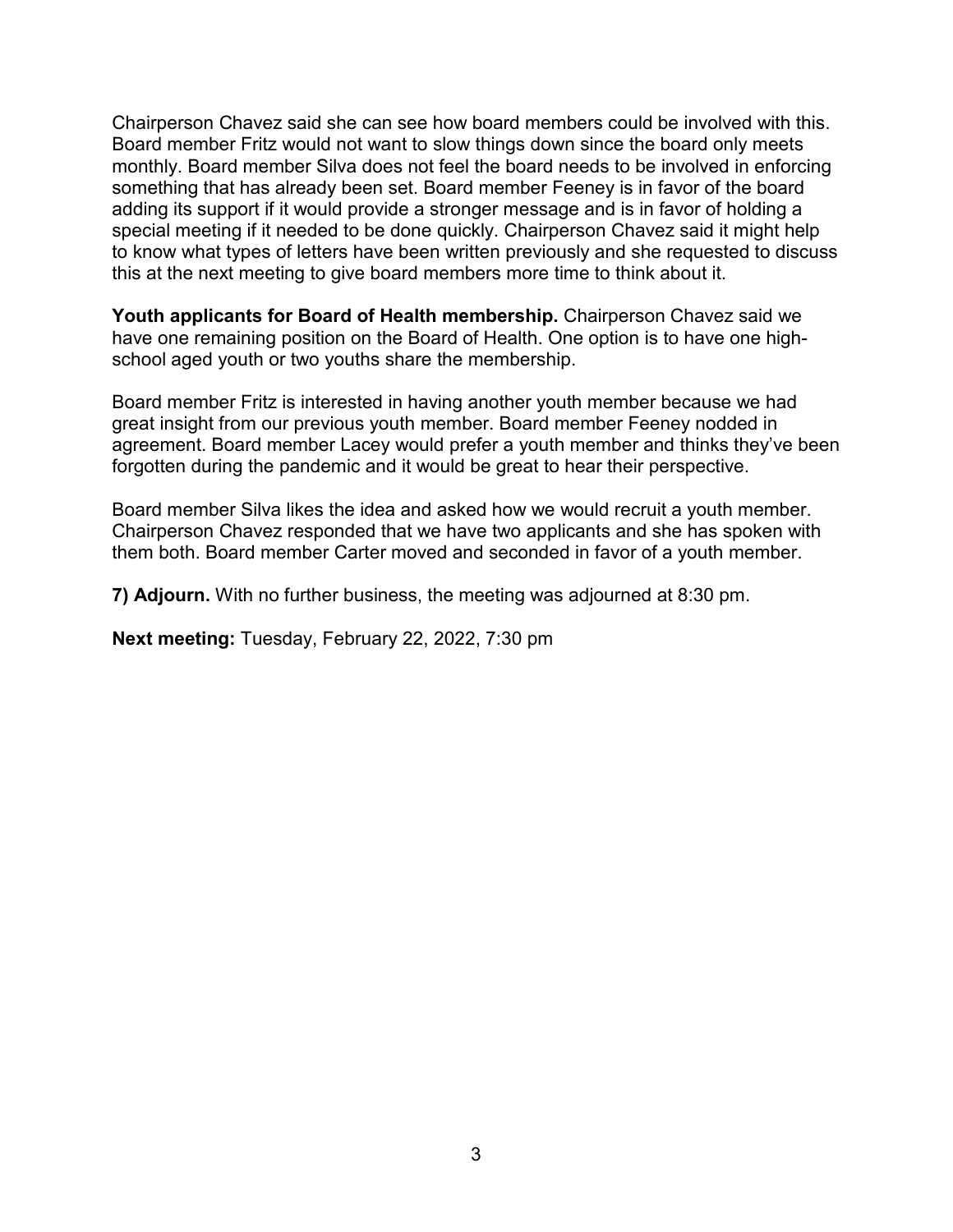## **Public Comments:**

**Gail Galivan:** So I'm just looking at the mandate and the Cook County and health departments. And they claim that they have the authority to approve a vaccine. It says that all EUA vaccines are approved, which is a fallacy. No local state or government health official has the authority to define what is an approved vaccine. The FDA approved one vaccine and that was the new version of the Pfizer BioNTech and it's called Comirnaty. That is not available here. So you are mandating a vaccine that's not approved by the FDA, it's EUA, and that's not according to law. And also it seems that the health department is in violation of impersonating the FDA according to 18 U.S. Code Section 912, officer or employee of the United States whoever falsely assumes or pretends to be an officer or employee acting under the authority of the U.S. or any department, agency, or officer thereof and acts as such or in such pretended character demands or obtains money, paper, document, or thing of value shall be fined under this title or imprisoned not more than three years or both. So that's law. Impersonating the FDA, I don't know what else this could be called. And it's not the truth. So I would like to have this addressed and there needs to be an acknowledgement, I don't have my timer here, by the Health Department. I'd like to know and so would the community, like what is going on? We don't understand.

**Jennifer K. Hicks:** First let me state we are proudly vaccinated and support the decision not to amend Oak Park's order as Cook County did regarding children and athletics. Upon receiving contradictory information from different employees of PDOP concerning proof of vaccination requirements after the first day of class, I contacted Jamie Lackey and Mikayla Williams. It appeared that the local order was not understood. Having read it, their instructions to parents were not in line with the order I understood until an email dated January 10th. After learning of the need to provide proof of vaccination, I was assured by Jamie that it would only be required the first day of class. When I lamented the dearth of parking and safe sidewalk space to accommodate the large number of people in social distancing, particularly when temperatures are frigid. Another email from Makayla Williams regarding classes under her supervision, some of which also take place at the GRC, stated a child must have proof of vax every class or face being denied entry. In week four of a five-week class, I received an email from Maureen McCarthy stating it was too much for paid staff to keep a roster with an X marked by it to note vaccination status. When I complained the policy was overreach not required by the order, she responded by saying she didn't see anything in the order I attached for her that kept it from being asked every entry. By that logic I reminded her there is nothing in the order that doesn't require a notarized copy or a birth certificate to prove their identity. It was simply her whim. Just because you can does not mean you should. I was told supervisors made the call. Then I was told they were following orders from the park district and the Oak Park Board of Health. The solution is as simple as a class roster with an X next to it. Impossible? A Google doc then that can be sent to subs. Ms. Williams and Ms. McCarthy's complaints centered around subs. A whiteboard? Solutions are ridiculously simple and free or inexpensive. I am exhausted. The people being burdened by this are the very people that are following the rules. We wore the masks. We waited in line.